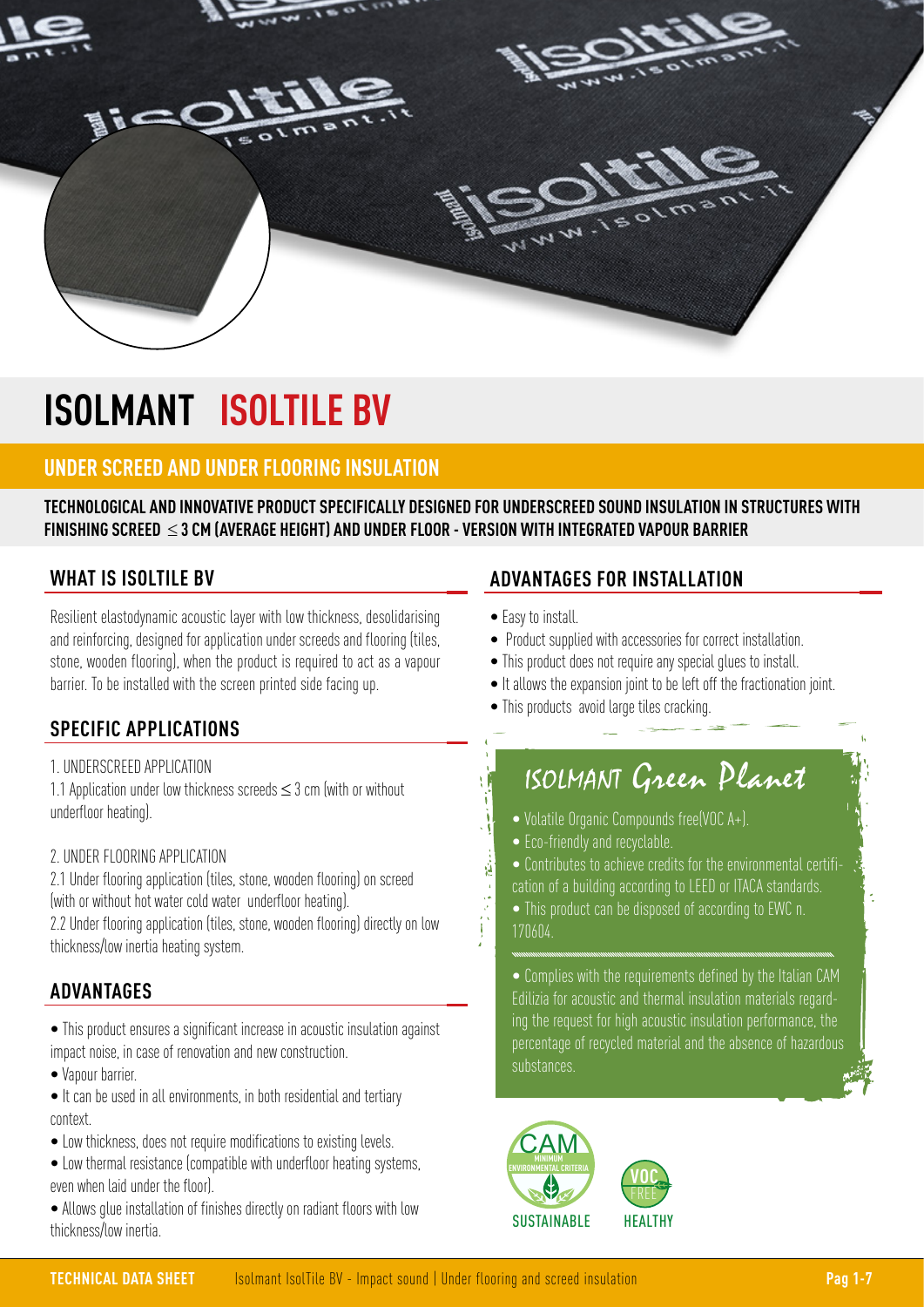## **ISOLMANT ISOLTILE BV** TECHNICAL SPECIFICATIONS

#### **To be installed with the screen-printed side facing up.**

| NOMINAL THICKNESS:                                                 | $2 \, \text{mm}$                                                                                                                                                                                                                                                                                                                                                                                                                                                                                           |
|--------------------------------------------------------------------|------------------------------------------------------------------------------------------------------------------------------------------------------------------------------------------------------------------------------------------------------------------------------------------------------------------------------------------------------------------------------------------------------------------------------------------------------------------------------------------------------------|
| <b>IMPACT SOUND INSULATION</b>                                     | $\Delta L_w = 17$ dB <sup>(1)</sup>                                                                                                                                                                                                                                                                                                                                                                                                                                                                        |
| IN UNDER SCREED INSTALLATION:<br><b>IMPACT SOUND INSULATION IN</b> |                                                                                                                                                                                                                                                                                                                                                                                                                                                                                                            |
| UNDERFLOORING APPLICATION:                                         | $\Delta L_{w} = 16$ dB <sup>(2)</sup>                                                                                                                                                                                                                                                                                                                                                                                                                                                                      |
| THERMAL CONDUCTIVITY:                                              | $\lambda = 0.037$ W/mK                                                                                                                                                                                                                                                                                                                                                                                                                                                                                     |
| THERMAL RESISTANCE                                                 | $R_1 = 0.054 \text{ m}^2 \text{K/W}$                                                                                                                                                                                                                                                                                                                                                                                                                                                                       |
| <b>ISOLTILE BV EQUIVALENT AIR THICKNESS:</b>                       | $S_d > 40$ m                                                                                                                                                                                                                                                                                                                                                                                                                                                                                               |
| <b>COMPRESSIVE STRENGTH (CS):</b>                                  | 127 kPa (0.5 mm deformation)                                                                                                                                                                                                                                                                                                                                                                                                                                                                               |
| COMPRESSIVE STRENGTH(%):                                           | deformation10% at 96 kPa<br>deformation 25% at 127 kPa<br>deformation 40% at 229 kPa<br>deformation 50% at 313 kPa                                                                                                                                                                                                                                                                                                                                                                                         |
| <b>COMPRESSIVE CREEP:</b>                                          | > 50 kPa (0.5 mm of deformation)                                                                                                                                                                                                                                                                                                                                                                                                                                                                           |
| DYNAMIC LOAD (DL):                                                 | 200000 cycles (at 75 kPa)                                                                                                                                                                                                                                                                                                                                                                                                                                                                                  |
| CONFORMABILITY (PC):                                               | $>1.5$ mm                                                                                                                                                                                                                                                                                                                                                                                                                                                                                                  |
| <b>REACTION TO FIRE CLASS:</b>                                     | $C_{f1} - S1^{[3]}$                                                                                                                                                                                                                                                                                                                                                                                                                                                                                        |
| <b>EMISSION OF VOLATILE ORGANIC COMPOUNDS:</b>                     | VOC $A + ^{(4)}$                                                                                                                                                                                                                                                                                                                                                                                                                                                                                           |
| <b>CE MARKING:</b>                                                 | Harmonised standards for CE marking are NOT currently available for acoustic insulation products.<br>This means that Isolmant products are currently NOT subject to CE marking, nor to the drawing up of a PDO (declaration of<br>performance) or DDP (declaration of performance). All Isolmant products are placed on the market in compliance with the<br>regulations in force in the country of destination and with the necessary certifications to guarantee their use in dedicated<br>applications. |
| SIZE:                                                              | Rolls of:<br>$1.00 \text{ m} \times 20 \text{ m}$ (h x L) = 20 m <sup>2</sup>                                                                                                                                                                                                                                                                                                                                                                                                                              |
| PACKAGE:                                                           | Individual rolls including installation kit:<br>Fascia per Giunte : h 7.5 cm x L 20 m<br>Fascia Perimetrale: h 3 cm x L 20 m                                                                                                                                                                                                                                                                                                                                                                               |

(1) Isolmant laboratory test report No. 1102/2019

(2) Test report Ri.Cert. no.11-3445-0 09

(3) Istituto Giordano test report no. 362272

(4) Istituto Giordano test report no. 379083



## **ITEM SPECIFICATIONS**

Resilient elastodynamic acoustic layer with low thickness, desolidarising and reinforcing, designed for underflooring and underscreed applications on tile, stone, wooden flooring. Product made of Isolmant HD expanded polypropylene material which is coated on the upper side with special Fibtec XP1 fabric (black screen-printed and calendered polypropylene fabric for technical application) and on the lower side with Fibtec XF2 (black screen-printed and calendered polypropylene fabric with an integrated protection against vapour application (Isolmant BV type). Nominal thickness 2 mm, density 77 kg/m3, thermal conductivity 0.037 W/mK, equivalent air thickness Sd > 40. To be installed with the screen-printed side facing upwards.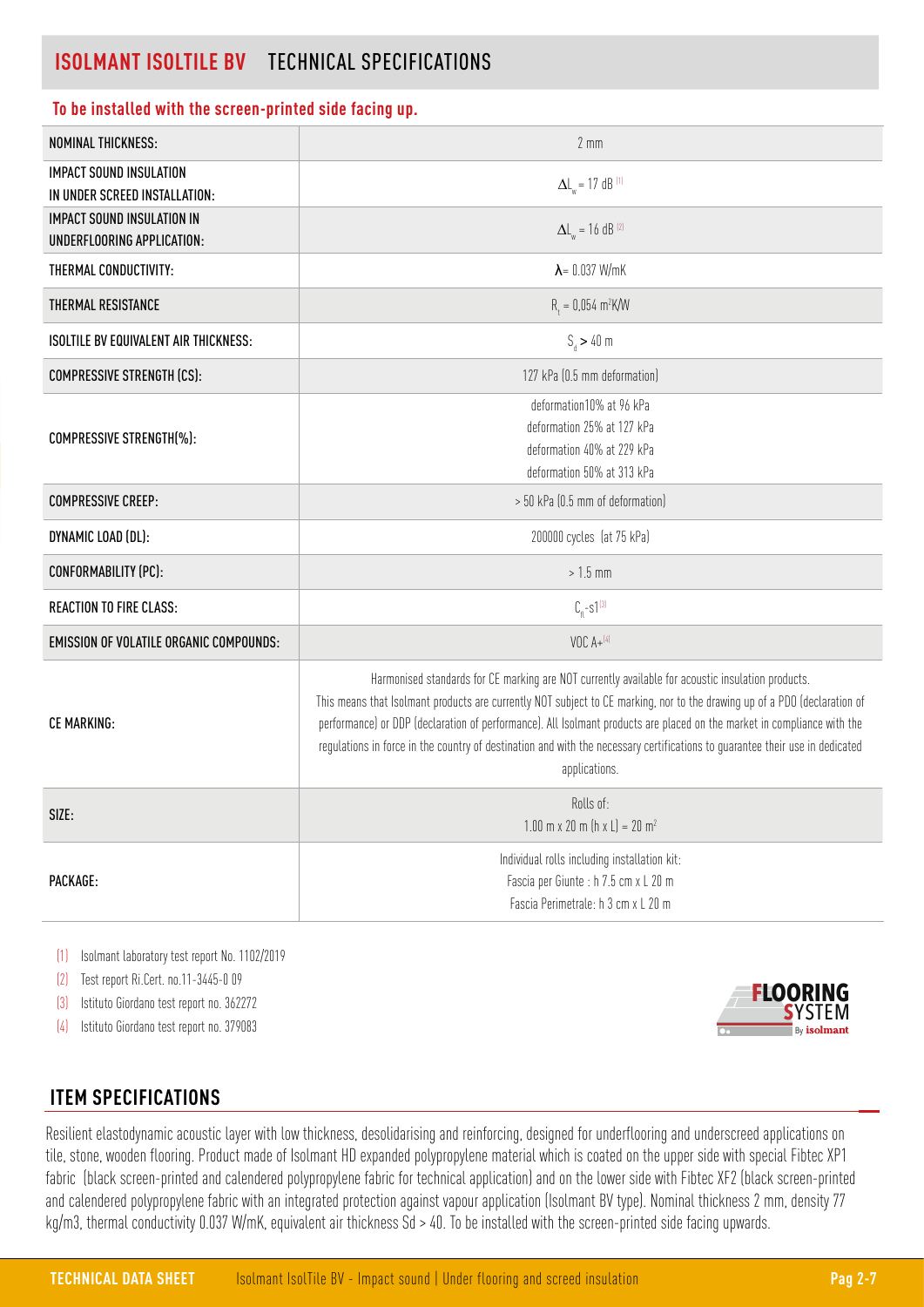## **ISOLMANT ISOLTILE BV** INSTALLATION INSTRUCTIONS - UNDER SCREED INSTALLATION

APPLICATION UNDER LOW THICKNESS SCREED ≤ 3cm (with or without underfloor heating) IF THE PRODUCT IS REQUIRED TO BE A VAPOUR BARRIER.













**Installing Fascia Tagliamuro.** Before installing all the partitions, Isolmant Fascia Tagliamuro must be laid. This high density,reticulated polyethylene foam accessory is specifically designed to disjoint partitions and slabs, thereby helping to reduce the structural sound transmission from the walls to the slab. This product is available in different thicknesses and densities depending on the weight of the partitions (Fig.1)

**Disjointing of reinforced concrete structures.** In the presence of stairwells, elevator compartments and pillars (even if contained within the vertical partitions) that rigidly connect all the structural elements from the foundations to the last floor, it is necessary to cover them with elastic material (such as Isolmant Cemento Armato) and then finish them, where possible, with a 4/5 cm board or with coated plaster panels. With a reduced thickness element, it is possible to fix a strong plaster-holding net directly onto the elastic insulating material with nylon plugs, and then plaster it over, paying particular attention to the cracks (Fig. 2).

3

4

2

1

**Preparing the screed.** The surface where IsolTile BV will be installed should be loadbearing, flat, adequately even, clean and free from debris and oil. Nevertheless, the installer will assess the suitability of the surface when laying glue and sheets.

Laying the first layer of glue. IsolTile BV does not require the use of special glues; it is recommended to use adhesives suitable for the laying surface and the finish that will be installed; the same adhesive is used both between the screed and IsolTile BV and between IsolTile BV and the finish (it is recommended to use a class C2E cementitious adhesive with ceramic and stone finishes and two-component epoxy-polyurethane adhesives with wooden flooring). Apply the first layer of glue in the proper quantity using a fine trowel knife (3/4 mm) following the instructions set out by the technical reference standards.

5

Laying the sheets. Roll out your IsolTile BV sheet on the layer of glue already spread taking into consideration how long it has been open. Remove any air bubbles under IsolTile BV so that the sheets adhere perfectly to the surface. To this end, it is recommended you press the sheets using a roller for flexible flooring. During installation, the IsolTile BV sheets should be laid close to each other without overlapping in order to ensure a continuous insulation layer and avoid acoustic bridges. The joints between the sheets must also be taped with the joint strip Fascia per Giunte provided. (Fig.3-4).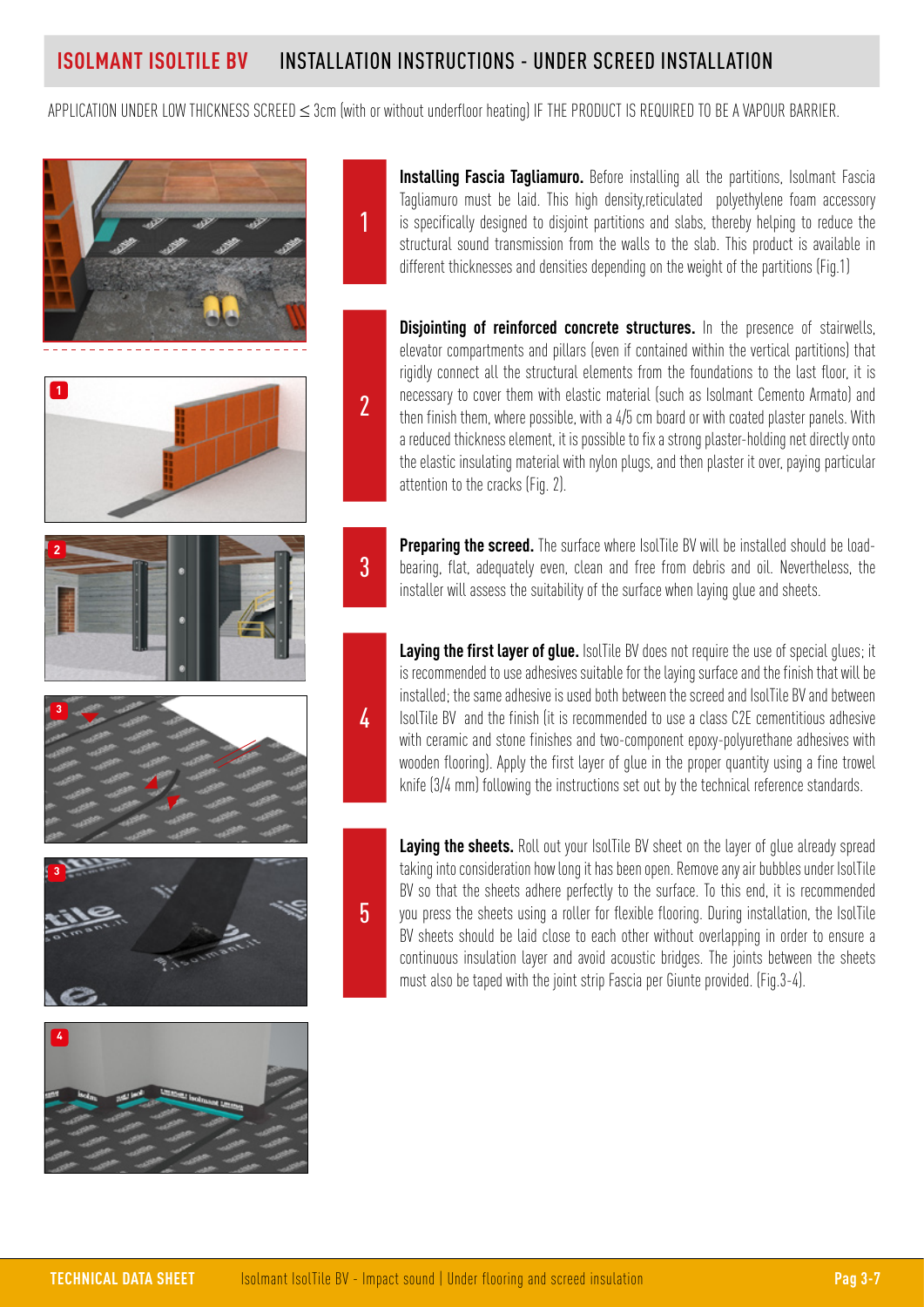6









**Installing Fascia Perimetrale.** To avoid acoustic bridges, the use of Isolmant Fascia Perimetrale Tecnica Doppio Spessore is recommended. This product should be installed along the entire perimeter of the room without interruption. The use of Fascia Perimetrale Tecnica Doppio Spessore on the walls is necessary to separate the screed and subsequent finish from the masonry. The excess of the strip over the screed must be trimmed after laying the floor (Fig. 5). The continuity of the installation must also be ensured along the thresholds of entrance doors and French windows, as well as in technical niches for housing the manifolds of the heating system, pillars, pilasters, doors and other wall movements. It is also necessary to avoid gaps between the strip and the walls at the corners (Fig. 6) where cementitious material can penetrate, as well as ensuring that the perimeter strip also adheres continuously along the slab-wall connection: the formation of the shell (Fig. 7) causes a reduction in the thickness of the screed resulting in a lack of flooring support at that point, risking cracking over time. In conclusion, before proceeding with the laying of the finishing screed, the contractor must be reasonably certain that he has created a perfect watertight tank in which the cement screed he is going to lay can "float" without establishing any rigid connection either with the load-bearing layers underneath or with the walls to its sides.

**Screed construction.** The finishing screed must quarantee adequate mechanical resistance according to the actual laying and loading conditions. Appropriate safety measures must be taken, such as assessing the adequate consistency of the mix, the curing time, the possible need to use collaborating elements (wire mesh or fibres), the sufficient compactness of the surface and the possible surface treatment with consolidating products (as indicated by the manufacturer of the screed and the reference standards).

**Installing flooring and skirting boards.** It is essential to inform all site operators that the excess of the flanking strip must be trimmed only after the flooring has been laid and grouted and before the skirting board is installed (Fig.5). The direct contact of the flooring with the walls creates an acoustic bridge, which impedes the "floating" of the screed on the elastic underlay and causes a loss of insulation of several decibels. Therefore, the flooring should be joint to the flanking strip ensuring the system elastic functioning. a tiled skirting board should not be laid on the flooring but should be raised by a few millimetres and grouted with an elastic silicone-based binder or a flexible mortar (Fig.5). If the joint were rigid, it would prevent the floor from floating and would de-grout.

8

7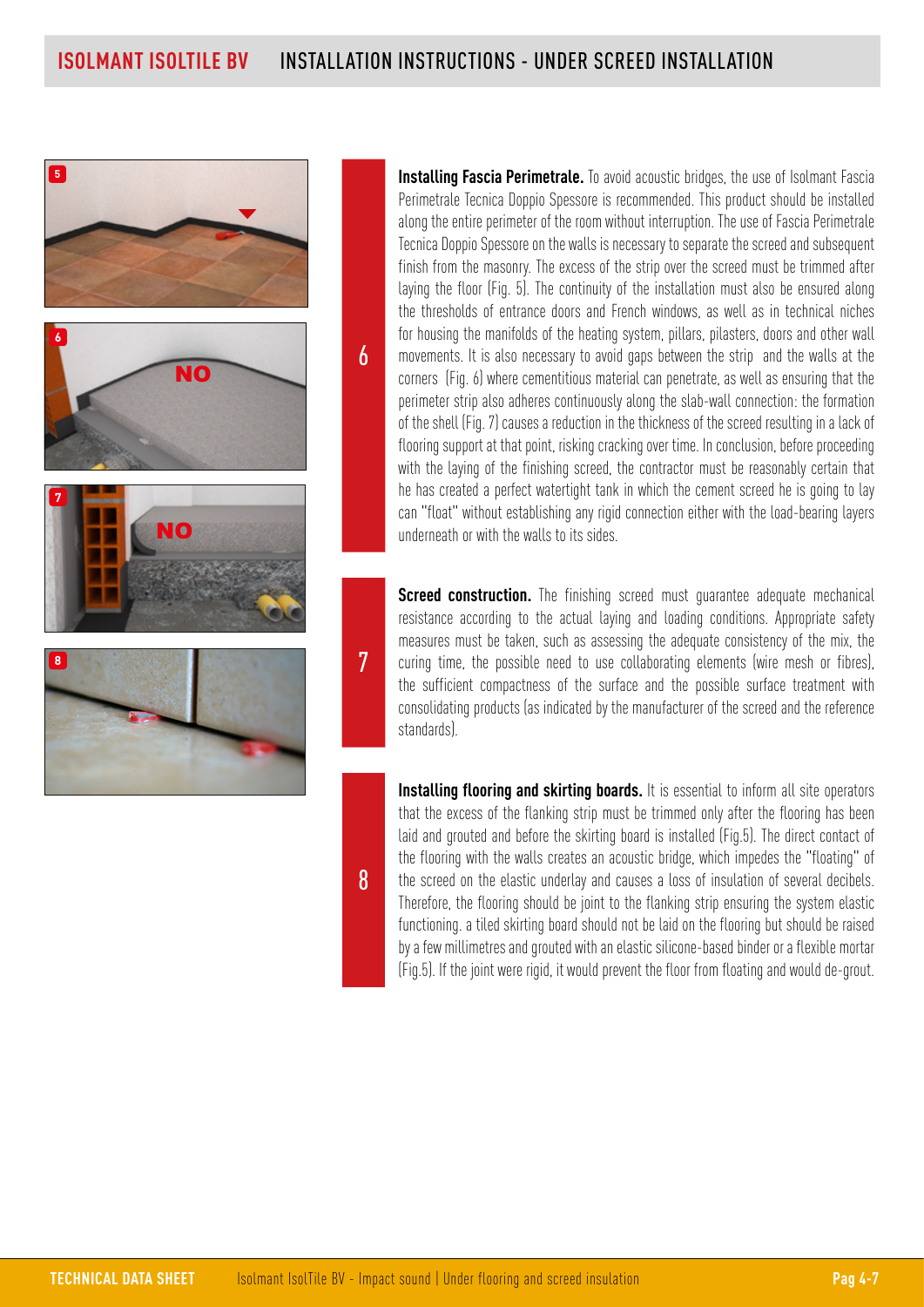1

2

3

UNDER FLOORING APPLICATION (tile, stone, wooden flooring) ON SCREED (with or without underfloor heating) IF THE PRODUCT IS NOT REQUIRED TO BE A VAPOUR BARRIER.



**Installing Fascia Perimetrale.** To avoid acoustic bridges, we recommend the use of Isolmant Fascia Perimetrale IsolTIle, that comes in the package, to be laid along the entire perimeter of the room without interruption (Fig. 1-2) (when a flanking strip of sufficient height to exceed the floor level has not already been laid). The use of the appropriate Fascia Perimetrale on the walls is necessary to separate the ceramic or stone finish from the masonry (it is not required for the installation of parquet).

assess the suitability of the surface when laying glue and sheets.

**Preparing the screed.** The surface where IsolTile BV is installed should be load-bearing, flat, adequately even, clean and free from debris and oil. Nevertheless, the installer will

Laying the first layer of glue. IsolTile BV does not require the use of special glues; it is recommended to use adhesives suitable for the laying surface and the finish that will be installed; the same adhesive is used both between the screed and IsolTile BV and between IsolTile BV and the finish (it is recommended to use a class C2E cementitious adhesive with ceramic and stone finishes and two-component epoxy-polyurethane adhesives with wooden flooring). Apply the first layer of glue in the proper quantity using a fine trowel knife (3/4 mm) following the instructions set out by the technical reference standards.



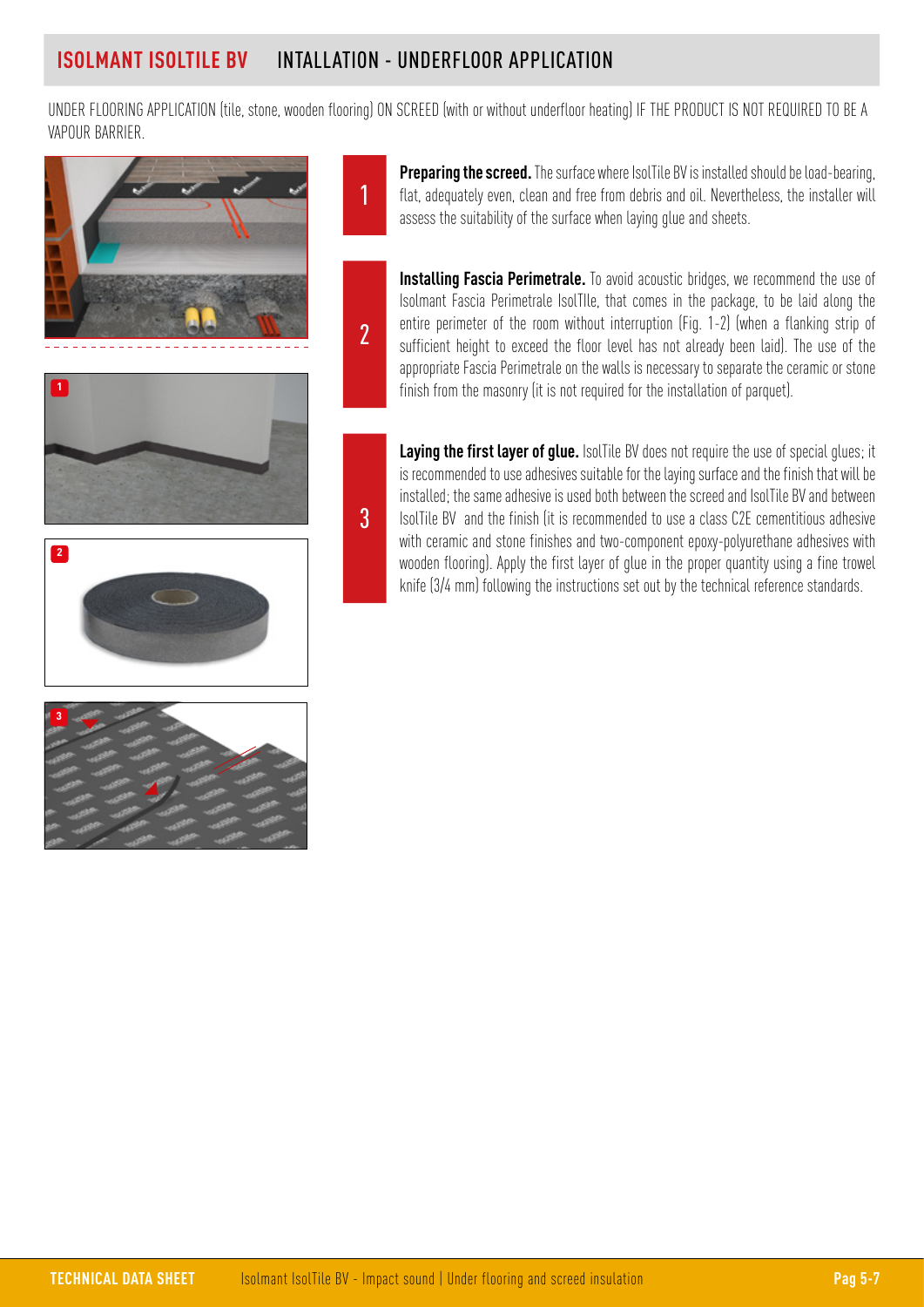4



**Installing the sheets.** Roll out your IsolTile BV sheet on the layer of glue already spread taking into consideration how long it has been open. Remove any air bubbles under IsolTile BV so that the sheets adhere perfectly to the surface. To this end, it is recommended that you press the sheets using a roller for flexible flooring. During installation, the IsolTile BV sheets should be laid close to each other without overlapping in order to ensure a continuous insulation layer and avoid acoustic bridges. The joints between the sheets must also be taped with the joint strip Fascia per Giunte provided. (Fig.3).

**Installing the flooring.** In general, you should wait 24 hours after you finish the preparation before installing the flooring. However these are only general guidelines and the installer will decide on the time required for the procedure according to the glue used. The tiles or wooden flooring (with the exception of solid parquet to be sanded on site) can be glued directly onto IsolTile BV by applying a suitable layer of adhesive (we recommend using a class C2E cement-based adhesive with ceramic and stone finishes and twocomponent epoxy-polyurethane glues with wooden flooring) laid according to the rules of the art and to the instructions provided by the manufacturer. In particular, the wooden flooring must be laid in suitable temperature and humidity conditions, in strict compliance with the specifications for laying wooden floors. The sector's standards and regulations establish that the laying environment must guarantee environmental conditions within the values of max. RH 45%-60%, T°C 18°C - 25°C, the necessary conditions for maintaining the correct wood/environment balance established by the reference European standard UNI EN 13489:18 (7%+2%). In addition, the screed on which the floor system is laid must have a humidity percentage of no more than <2% in the case of a screed/laying surface without a heating system, <1.7% in the case of underfloor heating. IsolTile BV is a waterimpermeable membrane: adequate drying time of the adhesive must be considered in relation to climatic and site conditions. It is recommended to let the adhesive dry from 36 to 48 hours before grouting the joints.

**Installing the skirting boards.** It is essential to inform all site operators that the excess of the perimeter band must be trimmed only after the flooring has been laid and grouted (Fig.4). The direct contact of the flooring with the walls creates an acoustic bridge, which impedes the "floating" of the screed on the elastic underlay and causes a loss of insulation of several decibels. Therefore, tile flooring in particular should be joint to the flanking strip, ensuring the system elastic functioning. a tiled skirting board should not be laid on the flooring but should be raised by a few millimetres and grouted with an elastic silicone-based binder or a flexible mortar (Fig.5). If the joint were rigid, it would prevent the floor from floating and would de-grout.

#### 5

## 6